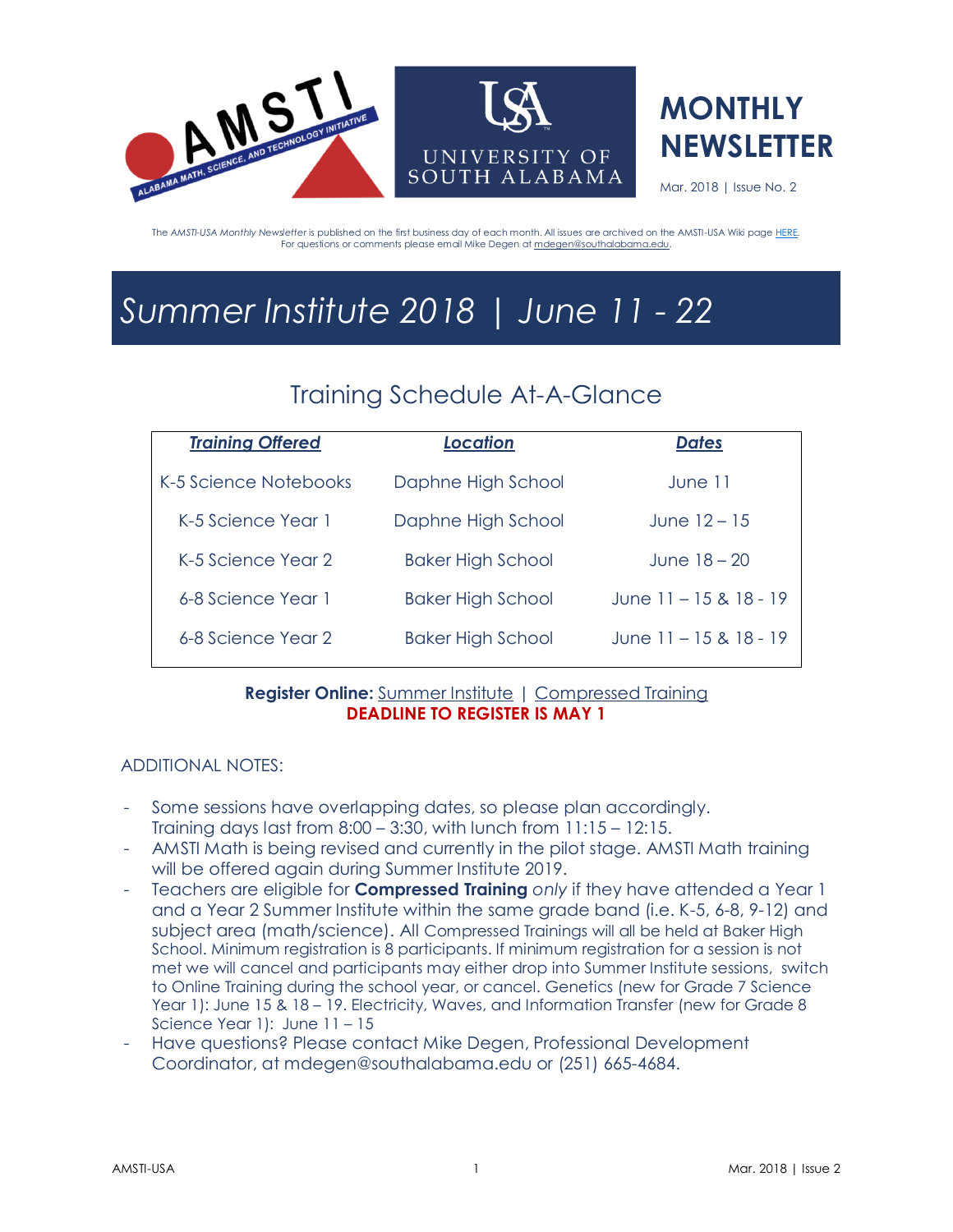## *Materials Corner*



*Keep-In-Classroom Items*



Susan Andress | Business Manager

We expanded a process this school year that will hopefully prove beneficial for both teachers and our staff.

Keep-in-Classroom (KIC) items are kit materials that are kept and maintained by the teacher from year to year, as opposed to the vast majority of materials that are rotated in kits and refurbished by our warehouse staff.

We decided to make certain items KIC because, in most cases, lessons could be extended through scheduled kit returns.

For example, plastic tanks in elementary science kits house living organisms like fish and frogs. If the tank is returned, then those animals must be transferred to another container or euthanized. If tanks are kept, students may continue their study and observation until the next kit arrives.

### *What Should I Keep?*

**Plants & Animals:** (6) tanks, (2) tank lids, (1) dip net

**Weather Walk**: (6 sets) pre-cut material squares (cloth, foil, clear plastic, yellow plastic, wax paper)

**Wild Organisms**: (16) tanks, (16) tank lids, (2) dip nets, (10) boxes, (12-15) strips (rug, suction cup, Velcro, weather stripping)

**Soils & Shores**: river rock mixture from investigation 2

**Heredity & Diversity: (1) sprouting kit,** (2) tanks, (4) plant holders, (1) clamp lamp, (1) bulb

**Animal Studies:** (24) tanks, (2) tank lids

**Dynamics of Ecosystems:** (10) tanks, (1) tank lid

### **KIC Maintenance Tip**



Clean plastic tanks promptly with warm water and a cloth. **Never use soap or vinegar** as the detergents and phosphates can distress or even kill your fish! They can also cause the tank to degrade prematurely and become cloudy.

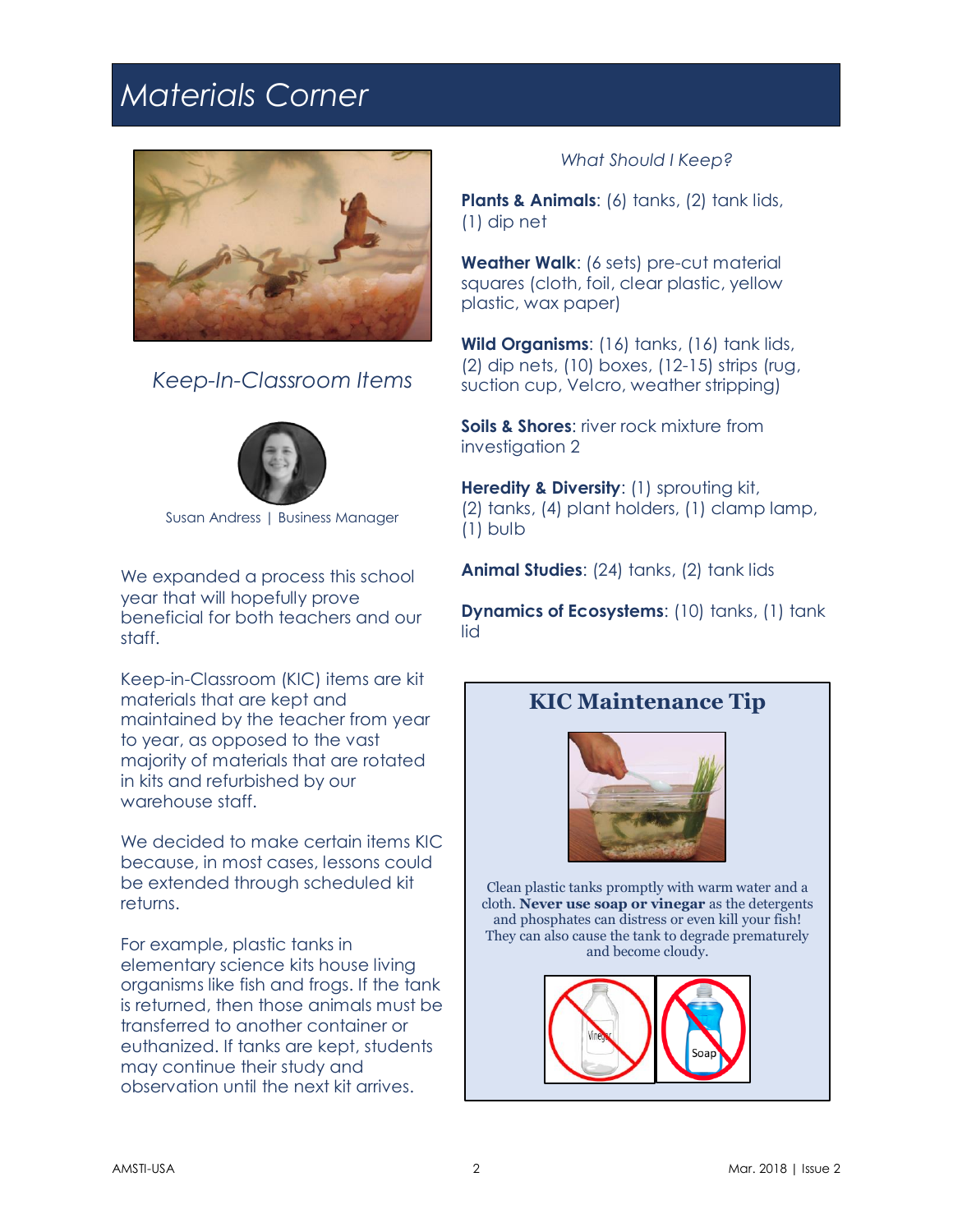# *Message From The Director*

## **Piloting New AMSTI Math Training This Summer**



Rachel Broadhead | Director

The mission and vision of AMSTI has always been to equip teachers with best practices for teaching highly technical subjects like math and science, and to provide the follow-up job-embedded support so they can execute these pedagogies in the classroom.

Beginning this summer, we will hold a small pilot of the new math training to prepare for a full-scale rollout in summer 2019. This pilot will be limited to teachers at new AMSTI schools, but we project that this revised math training will be available for all AMSTI schools at Summer Institute 2019 and moving forward into compressed training during the 2019-20 academic year.

In the past, we worked towards sustainable implementation of mathematics best practice with an ancillary textbook resource, using units from Investigations in Number, Data, and Space as pull-out resources for instruction. While this resource provided the best practices we sought, the idea of "ancillary" or "pull-out" units impeded sustainability.

New AMSTI Math training will center on the Alabama Course of Study for Mathematics content and practices in a grade-banded, vertical approach. Teachers across grades will work together to deepen understanding of the standards, connect important elements of coherence across grades, and explore the eight effective teaching practices for mathematics.

This learning will take place in the context of professional learning groups and the AMSTI formative assessment cycle through the Four Essential Questions of a PLC:

#### **1. What do we expect our students to learn?**

*Teachers in grade band groups (K-2, 3-5, and 6-8) will explore the progression of understanding articulated in our standards in the targeted domains.*

#### **2. How will we know they have learned it?**

*Teachers will analyze student work samples for evidence of the expected understanding and consider a variety of ways to collect evidence during daily instruction.*

#### **3. How will we respond when they don't learn it?**

*Teachers will connect the current level of understanding to the learning progression in order to make strategic instructional decisions and consider a variety of ways to respond based on student need.*

#### **4. How will we respond when they already know it?**

*Teachers will connect across grade levels to the expected understanding and consider developmentally appropriate ways to extend learning for students already at mastery.*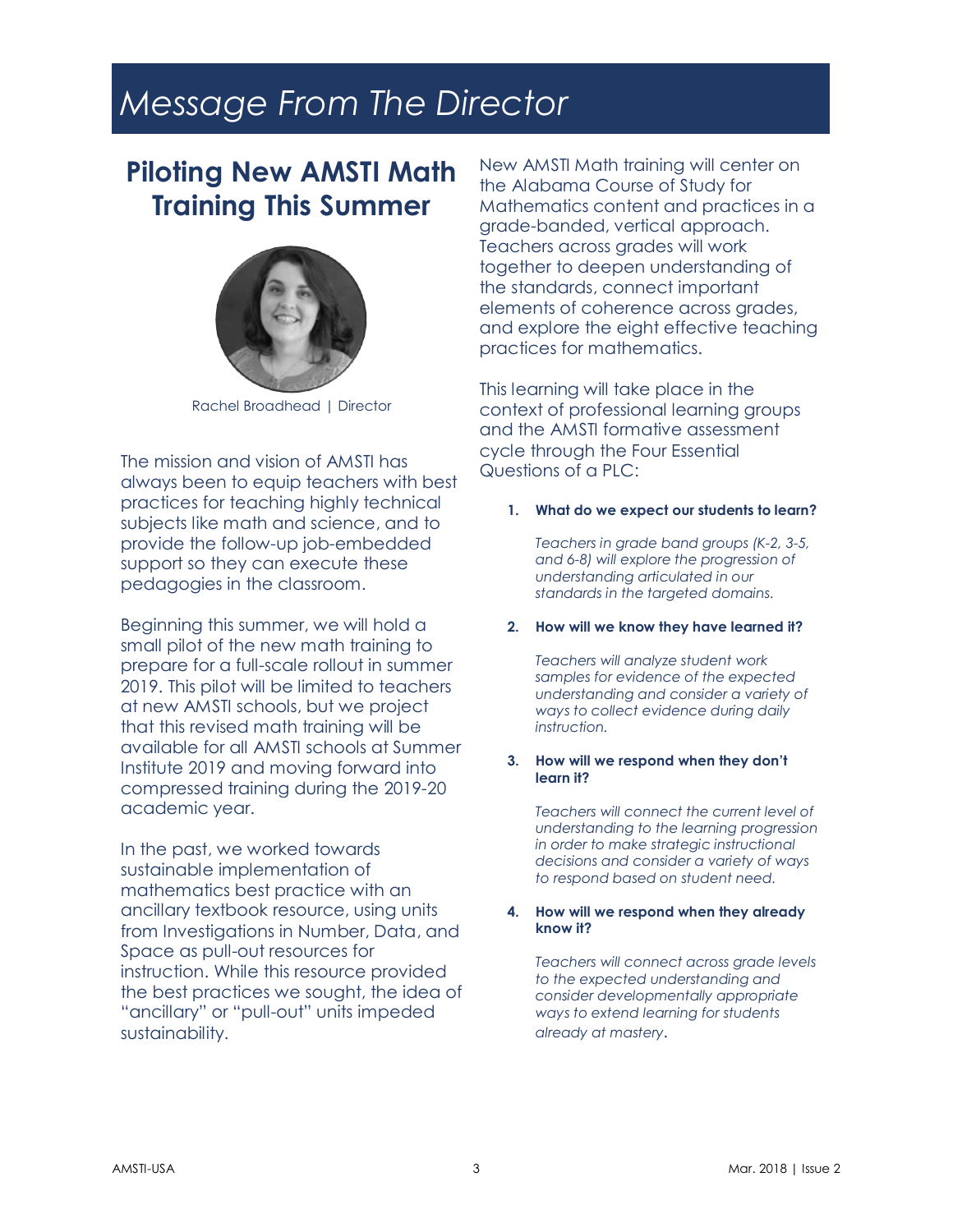# *Math Highlights*

### **Contents**

Get Counting with Counting Collections **By Angela Williams** Teachers Participate in Multiplicative Reasoning OGAP By Elizabeth Hammonds



Students engaged in a counting collections activity.

## **Get Counting with Counting Collections**

By Angela Williams

Counting is the basis for all of the math students will encounter in primary school, secondary school, college and beyond. Because it is so fundamental, our K-2 teachers chose counting as a focus for our Professional Learning Communities (PLCs).

This year has been a great opportunity to learn and grow for me as a AMSTI math specialist, as well as for the teachers who have welcomed other math specialists into their classrooms. Something we are trying out in these grades is gathering evidence of students' mathematical understanding using an activity called

counting collections. Counting collections tasks students to count groups of objects as their teacher circulates about the classroom, dropping in on the small groups to discuss what the students are doing and to help them think through solutions. The teacher will then highlight the most effective strategies with the rest of the class.

There is so much one might learn about a child from his or her counting skills.

The data have already proven to be valuable in providing insight into an individual's understanding, identifying whole class versus small group instructional needs, and in observing student growth over time.

For more information about counting collections, please see these terrific digital learning resources:

- **Intities://tedd.org/activities/counting**[collections/](https://tedd.org/activities/counting-collections/)
- [https://coetedd-wpengine.netdna](https://coetedd-wpengine.netdna-ssl.com/wp-content/uploads/2014/10/School-Wide-Counting-Collections.pdf)[ssl.com/wp](https://coetedd-wpengine.netdna-ssl.com/wp-content/uploads/2014/10/School-Wide-Counting-Collections.pdf)[content/uploads/2014/10/School-](https://coetedd-wpengine.netdna-ssl.com/wp-content/uploads/2014/10/School-Wide-Counting-Collections.pdf)[Wide-Counting-Collections.pdf](https://coetedd-wpengine.netdna-ssl.com/wp-content/uploads/2014/10/School-Wide-Counting-Collections.pdf)
- [https://www.teachingchannel.org/vid](https://www.teachingchannel.org/videos/skip-counting-with-kindergarteners) [eos/skip-counting-with](https://www.teachingchannel.org/videos/skip-counting-with-kindergarteners)[kindergarteners](https://www.teachingchannel.org/videos/skip-counting-with-kindergarteners)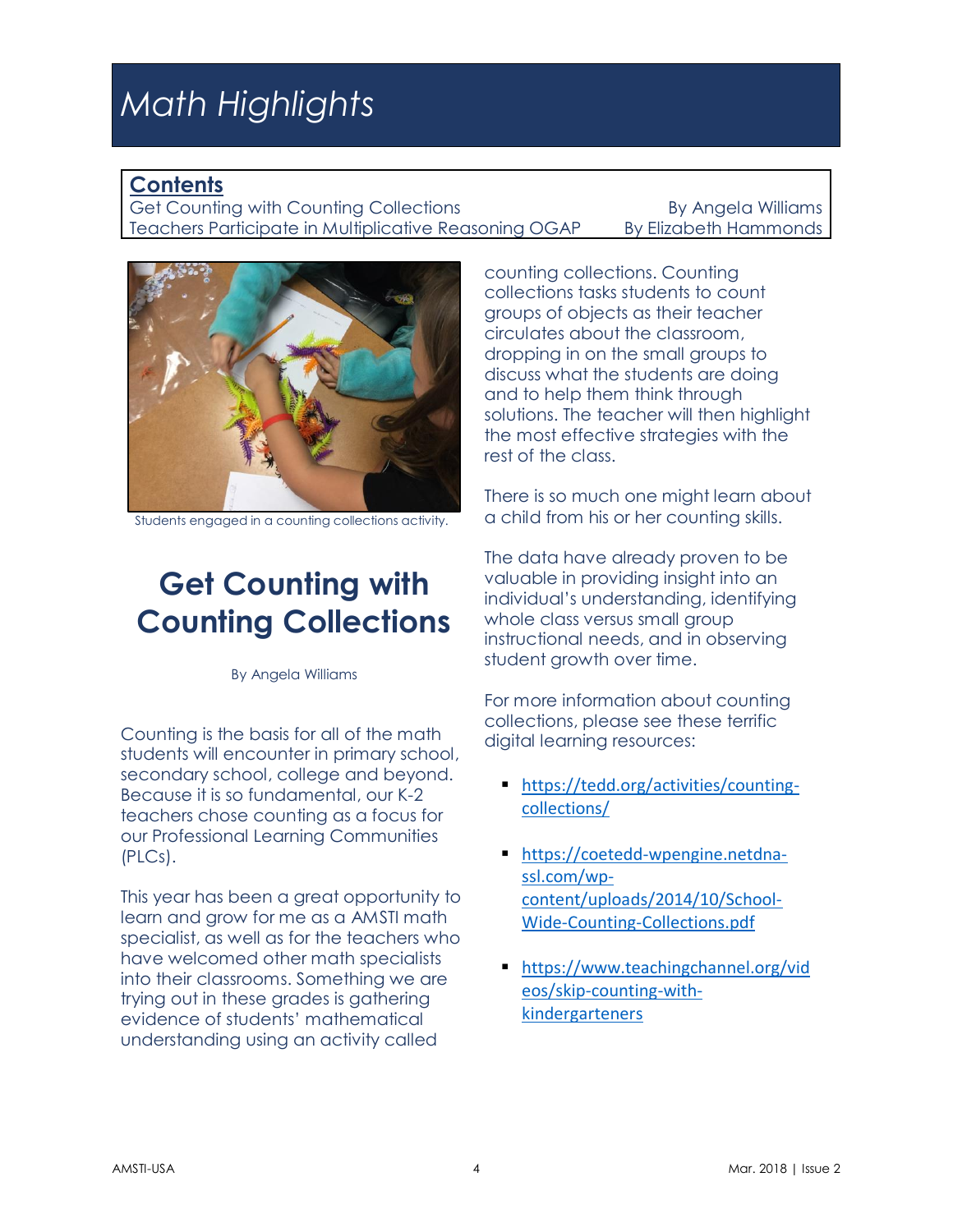

Math teachers collaborating during a recent OGAP session.

## **Teachers Participate in Multiplicative Reasoning OGAP**

By Elizabeth Hammonds

Teachers from Jackson Intermediate School, Grove Hill Elementary School, Monroeville Middle School, Thomasville Middle School, and McIntosh Elementary School participated in a year-long OGAP Professional Development and Professional Learning Team (PLT) to better help students with multiplicative reasoning and number sense.

Third and fourth grade teachers participated in a grade level PLT while fifth and sixth arade teachers

participated in a cross-grade-band PLT.

OGAP, which stands for Ongoing Assessment Project, is a systematic and intentional formative assessment system in mathematics grounded in the research on how students learn mathematics.

Through extensive professional development, supported by tools and resources, teachers learn how to use formative assessments in their classrooms and analyze the resulting information about student thinking to guide subsequent instruction.

OGAP is not a curriculum, but is designed to be used with an existing curriculum on a regular basis.

Over the last thirty years, a wealth of research has also been conducted on children's development of multiplicative and rational number reasoning.

The growing understanding of "learning trajectories" or common pathways of development in these areas can provide teachers with a clear progression of learning goals, how students' thinking develops, and learning activities that are likely to move students along the pathway towards achieving those goals (Daro, Mosher, Corcoran, 2011).

| <b>Professional Development Important Dates</b> |                                                                                                                                                                                           |  |
|-------------------------------------------------|-------------------------------------------------------------------------------------------------------------------------------------------------------------------------------------------|--|
| <b>March 23</b>                                 | <b>Cycle 4 Online Enrollment Closes</b><br>*Online Trainings are only available to those who have completed Year 1<br>and Year 2 Summer Institutes. Registration is open year-round HERE. |  |
| <b>March 31</b>                                 | Cycle 3 Online Course Ends. Be sure to have all investigations and<br>coursework completed.                                                                                               |  |
| <b>May 25</b>                                   | Cycle 4 Online Course training ends. Be sure to have investigations and<br>coursework completed.                                                                                          |  |
| April 24                                        | Meeting for AMSTI School Principals, more information TBA.                                                                                                                                |  |
| June 11 - 22                                    | <b>Summer Institute 2018</b><br>@ Baker High School (Mobile): K-5 Sci. Year 2, 6-8 Sci. Year 1 and Year 2<br>@ Daphne High School (Baldwin): K-5 Sci. Notebooks & K-5 Sci. Year 1         |  |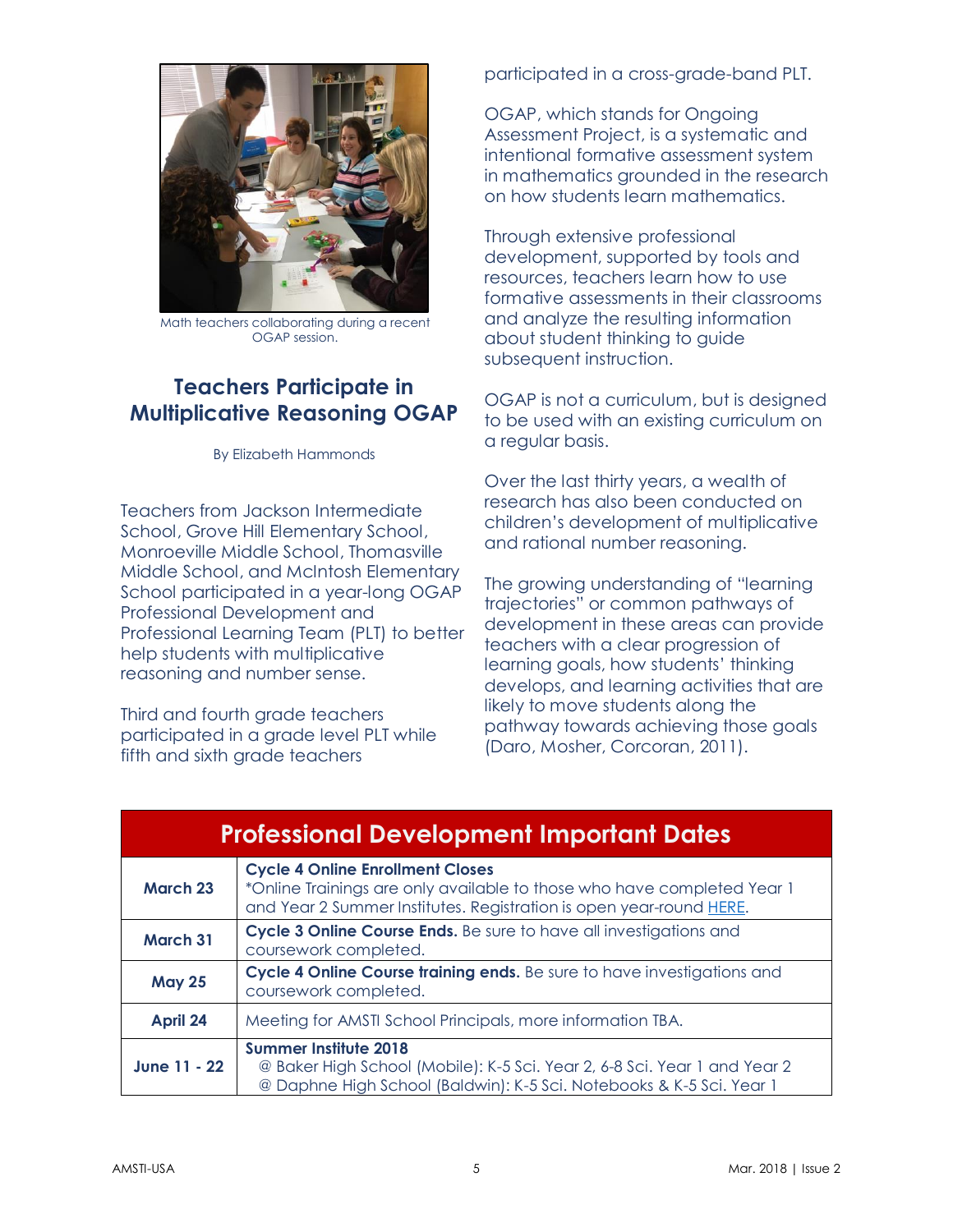# *Science Highlights*

### **Contents**

A Science Lab How-To: Self-Inflating Balloon By Rose Mary Henderson Saraland Elementary "Rocks" with Soils and Shores By Aimee Rester



## **A Science Lab How-To: Self-Inflating Balloon**

By Rose Mary Henderson

This month I wanted to share an engaging, handson activity, inspired by "Wack-A-Pack" selfinflating balloons, using supplies that can be found at most grocery stores.

The components of a selfinflating balloon are citric acid, baking soda and water. These can also be ordered from science websites, but make sure to get the SDS sheets. When the system is "wacked", the chemicals mix and react. Students may be familiar with baking soda (sodium bicarbonate) from recipes. They also may know that citric acid gives some fruits their sour taste. (Though do not let them taste anything. AMSTI has a strict "don't eat the experiment" policy!)

Start with a micro-version of the reaction. Have students put a drop of water on a clean experiment area. Add a pinch of baking soda and a pinch of citric acid. When these dissolve in the water there will be an audible fizz as bubbles and gas form!



Of course, they will now want a bigger reaction. Turn their enthusiasm into a learning opportunity and engineering project. Challenge them to create a device to capture the gas formed by placing the solids in a sealable bag

and the water in a small cup (so it cannot mix, see below), then seal it up.



Now it's time to give the bag a quick shake and watch it inflate! (Can they come up with a ratio of reactants that inflates the bag without popping it?)

Observant students will notice that the bag starts to feel cold as they shake it. Was it just their imaginations or did the temperature really change? Gather more evidence! This time, in a cup.